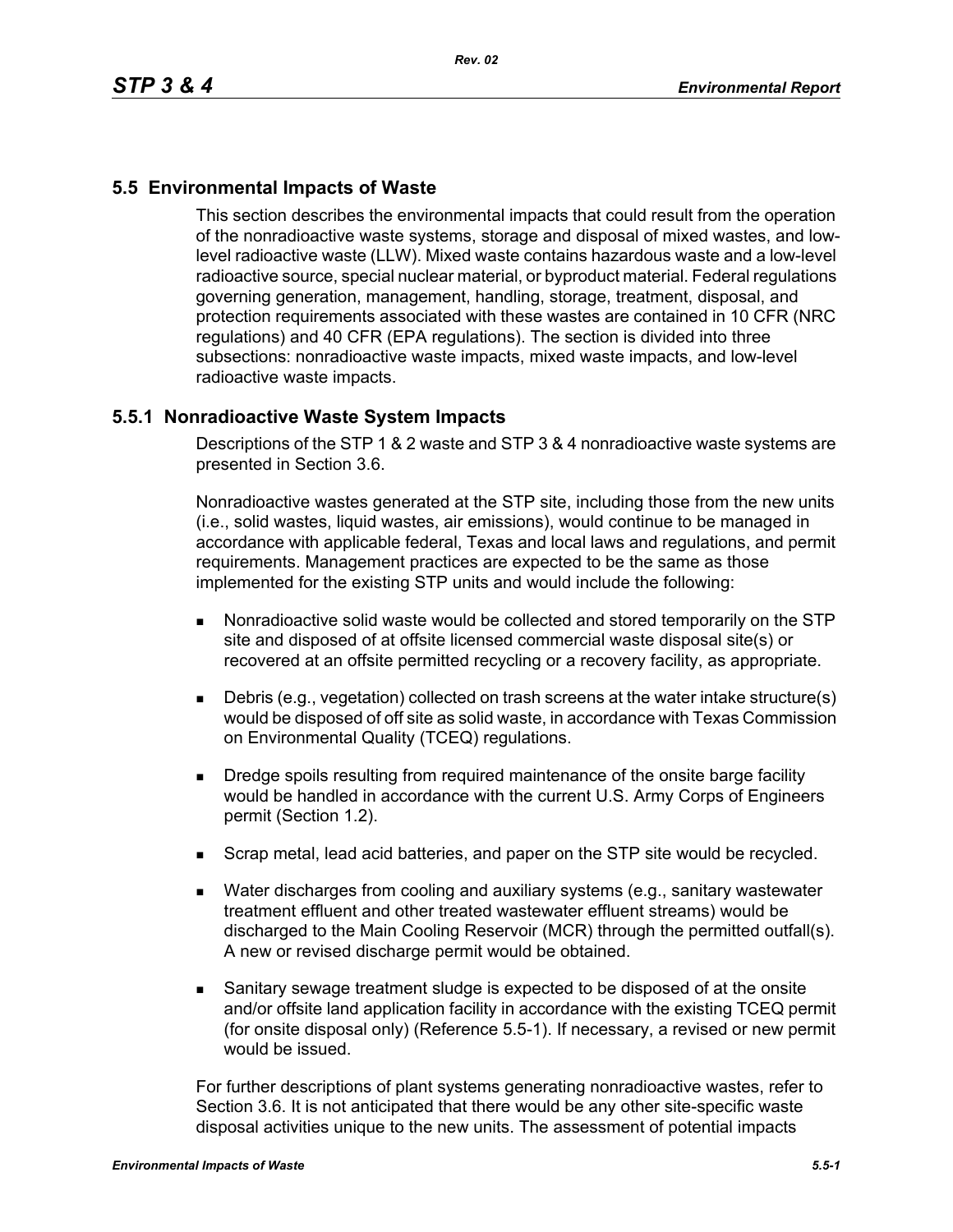resulting from the discharge of nonradioactive wastes is presented in the following subsections.

# **5.5.1.1 Impacts of Discharges to Water**

Nonradioactive waste water discharges to surface water would increase as a result of several aspects of STP 3 & 4 operation, such as additional cooling water system blowdown, permitted wastewater from the new units' auxiliary systems, and storm water runoff from new impervious surfaces. Table 3.6-1 lists possible water treatment chemicals that would be used for the new units, based on current usage for STP 1 & 2. As discussed in Section 3.6, sanitary and other waste water effluents discharge to the MCR though TCEQ permitted outfalls, subject to constituent permitted levels summarized in Table 3.6-2. Ambient or baseline water quality conditions are discussed in Section 2.3.3. There is one discharge outfall from the MCR (blowdown line) that releases water from the MCR to the Colorado River. Concentrations of constituents in MCR blowdown would be minimal or undetectable in the Colorado River. Smaller volume discharges associated with plant auxiliary systems would be discharged in accordance with the applicable TCEQ water quality standards. Therefore, potential impacts from constituents in the cooling water and plant auxiliary system discharges from the new units would be SMALL.

STPNOC will need to revise the existing Storm Water Pollution Prevention Plan (SWPPP), which prevents or minimizes the discharge of harmful quantities of pollutants with the storm water discharge, to reflect the addition of new paved areas and facilities and changes in drainage patterns. The impacts of the addition of impervious surfaces are expected to be negligible because Best Management Practices initiated through STPNOC's Stormwater Pollution Prevention Plan will be employed to control storm water runoff. Impacts from increases in volume or pollutants in the storm water discharge will be SMALL and will not warrant mitigation.

## **5.5.1.1.1 Sanitary Waste**

Sanitary waste will be collected in an onsite sewage treatment plant, the design of which will meet the requirements of the Texas Pollutant Discharge Elimination System (TPDES) effluent standards, specifically a biochemical oxygen demand (BOD) of 20 mg/l (daily average)/45 mg/l (daily maximum), a minimum residual chlorine requirement of 1 mg/l after a 20-minute detention, and a total suspended solids (TSS) concentration of 20 mg/l (daily average)/45 mg/l (daily maximum) (Reference 5.5-2). The wastewater treatment generated sludge would be disposed of at onsite or offsite facilities. A revised or new permit would be submitted to TCEQ for any additional discharges, if necessary (Reference 5.5-2).

It should be noted that as discussed in Section 5.5.1.1, the MCR ultimately discharges to the Colorado River at one effluent discharge point. The large volume of water available for mixing contained in the MCR, and STP's adherence to effluent discharge limitations, will result in an insignificant buildup of BOD or other sewage constituents. Therefore, based on the TCEQ effluent limit standards and the dilution provided by MCR, potential impacts associated with increases in sanitary waste from the operation of the new units will be SMALL and will not warrant mitigation.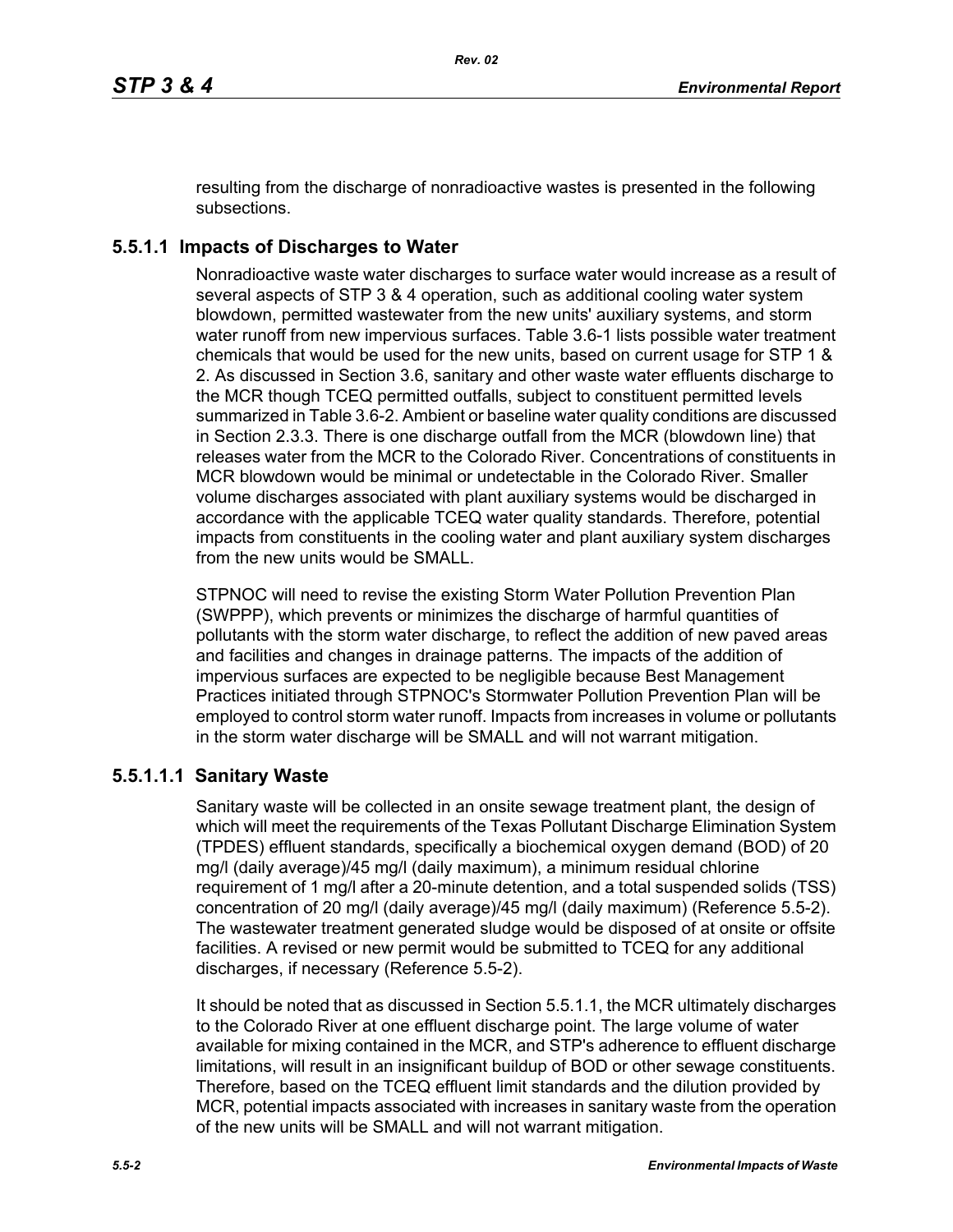# **5.5.1.2 Impacts of Discharges to Land**

Operation of the new units would result in an increase in the total volume of solid waste generated at the STP site. The types of solid waste generated were discussed in Section 3.6.3.5. However, it is anticipated there would be no fundamental change in the characteristics of these wastes or the way they are currently managed at STP 1 & 2. All applicable federal, Texas, and local requirements and standards would be met with regard to handling, transportation, and offsite land disposal of the solid waste at licensed facilities. Any waste disposed of onsite (e.g., sludge) would be in accordance with a revised or current TCEQ Permit (Reference 5.5-1). Current land application permit requirements address location of the land application area with respect to water supply (ground and surface) and other water conveyance structures (e.g., irrigation channels). The land application permit further addresses soil and water table requirements, both of which would be satisfied by STPNOC if a new or revised land application permit would be necessary. Restoration of the land application areas, if necessary, would follow applicable TCEQ guidelines.

Any necessary dredging activities, and the resulting stockpiling and/or disposal of the dredged material, would be addressed in a new/revised permit (i.e., U.S. Army Corps of Engineers permit) as discussed in Section 1.2.

STPNOC has recycling and waste minimization programs in place. Approximately 70% of all nonradioactive solid waste is recycled. Nonradioactive solid waste at STP 3 & 4 would be reused or recycled according to current STPNOC policies to the extent practicable. Solid wastes appropriate for recycling or recovery (e.g., used oil, antifreeze, scrap metal, paper) would be managed through the use of approved and appropriately licensed contractors. Nonradioactive solid waste destined for offsite land disposal would be disposed of at approved and licensed offsite commercial waste disposal site(s). Therefore, potential impacts from land disposal of nonradioactive solid wastes, including onsite sludge, would be SMALL and will not warrant mitigation.

## **5.5.1.3 Impacts of Discharges to Air**

Operation of the new units would increase small amounts of gaseous emissions to the air, primarily from equipment associated with plant auxiliary systems (e.g., diesel engines, combustion turbines, diesel-driven fire pumps). These emissions are intermittent since they are associated with backup-type systems. Projected emissions from the diesel-fueled equipment are provided in Table 3.6-3. Cooling tower impacts on terrestrial ecosystems are addressed in Section 5.3.3.2.

Air emission sources associated with the new units will be managed in accordance with federal, Texas, and local air quality control laws and regulations. Several requirements for air permits (permits by rule) have been issued to STPNOC by TCEQ. For example, a permit by rule authorization has been issued to STPNOC for backup and emergency equipment (Reference 5.5-3). Based on the amount of potential air emissions, and the intermittent nature of the potential emissions, impacts to air quality would be SMALL and will not warrant mitigation.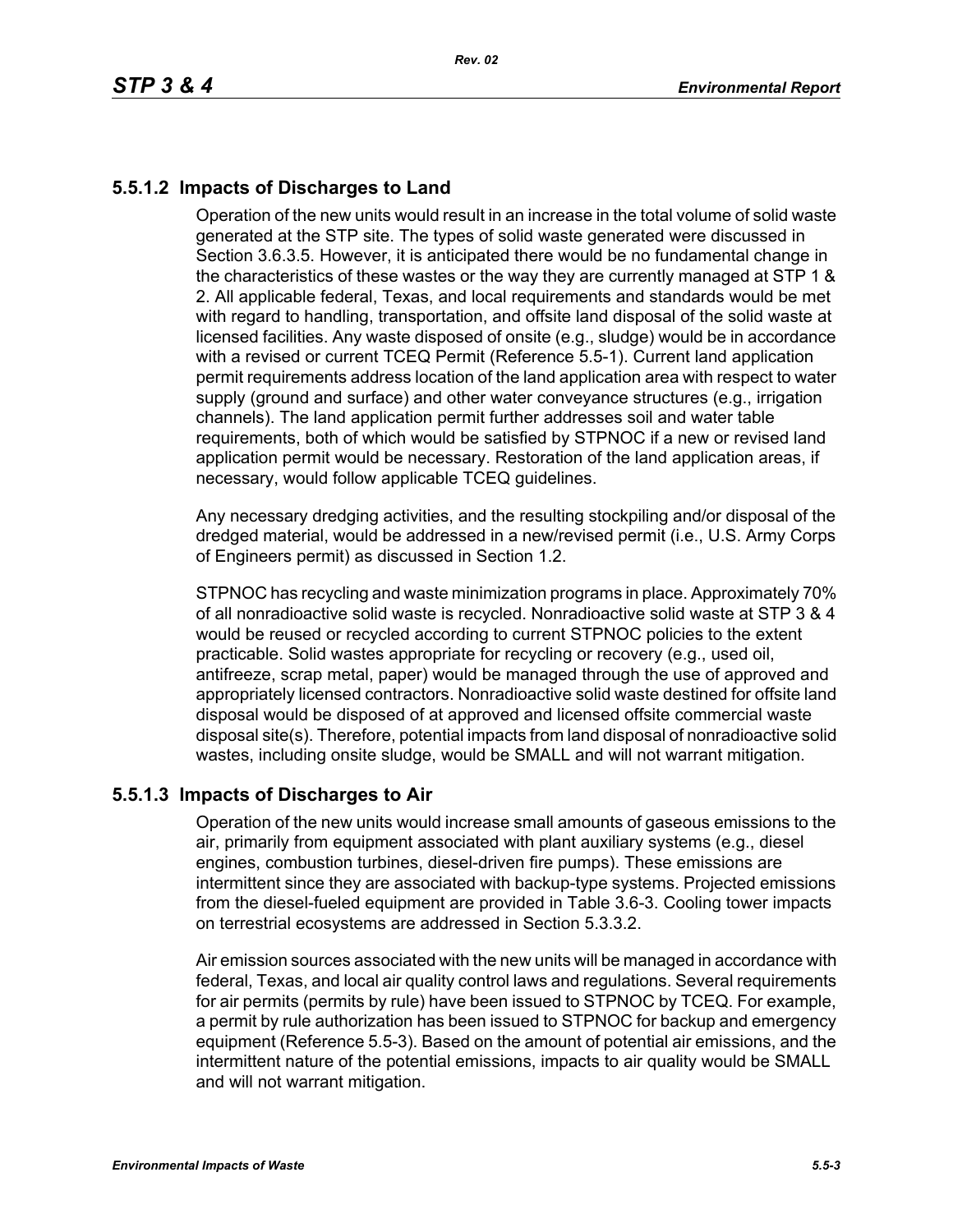## **5.5.2 Mixed Waste Impacts**

The term ''mixed waste'' refers specifically to waste that is regulated as both radioactive waste and hazardous waste. Radioactive materials at nuclear power plants are regulated by the NRC under the Atomic Energy Act (AEA 1954). Hazardous wastes are regulated by the state of Texas, which is an EPA-authorized state (a state authorized by the EPA to regulate those portions of the federal act) under the Resource Conservation and Recovery Act of 1976 (RCRA).

Mixed waste generated on site is assessed based on the following laws and regulations. The radioactive component of mixed waste must satisfy the definition of Low Level Waste (LLW) in the Low-Level Radioactive Waste Policy Amendments Act (LLRWPAA) of 1985. The hazardous component must exhibit at least one of the hazardous waste characteristics identified in 40 CFR 261, Subpart C, or be listed as a hazardous waste under 40 CFR 261, Subpart D. Entities that generate, treat, store, or dispose of mixed wastes are subject to the requirements of the Atomic Energy Act, the Solid Waste Disposal Act of 1965, as amended by the RCRA in 1976, and the Hazardous and Solid Waste Amendments, which amended the RCRA in 1984. The federal agencies responsible for ensuring compliance with these statutes are the NRC and the EPA.

## **5.5.2.1 Plant Systems Producing Mixed Waste**

Mixed waste contains hazardous waste and a low-level radioactive source, special nuclear material, or byproduct material. A 1990 survey by the NRC identifies the following types of mixed low-level waste at reactor facilities (Reference 5.5-4):

- **Naste oil from pumps and other equipment**
- Chlorinated fluorocarbons (CFC) resulting from cleaning, refrigeration, degreasing, and decontamination activities
- **Dreamic solvents, reagents, compounds, and associated materials such as rags** and wipes
- Metals such as lead from shielding applications and chromium from solutions and acids
- Metal-contaminated organic sludge and other chemicals
- Aqueous corrosives consisting of organic and inorganic acids

Nuclear power plants are not large generators of mixed waste. Proper chemical handling techniques and pre-job planning ensures that only small quantities of mixed waste will be generated by STP 3 & 4. The specific types and quantities of mixed waste that could be generated in new operating reactors are not available. However, each Advanced Boiling Water Reactor (ABWR) is estimated by GE to generate a maximum of approximately 474 m<sup>3</sup> per year (948 m<sup>3</sup> for two units - shipped) of solid LLW (Table 3.5-12). The two existing STP units generate approximately 530  $m<sup>3</sup>$  annually of LLW (Table 2.9-1). Each reactor is estimated to produce approximately 0.5  $\mathrm{m}^3$ /year of

 $\blacksquare$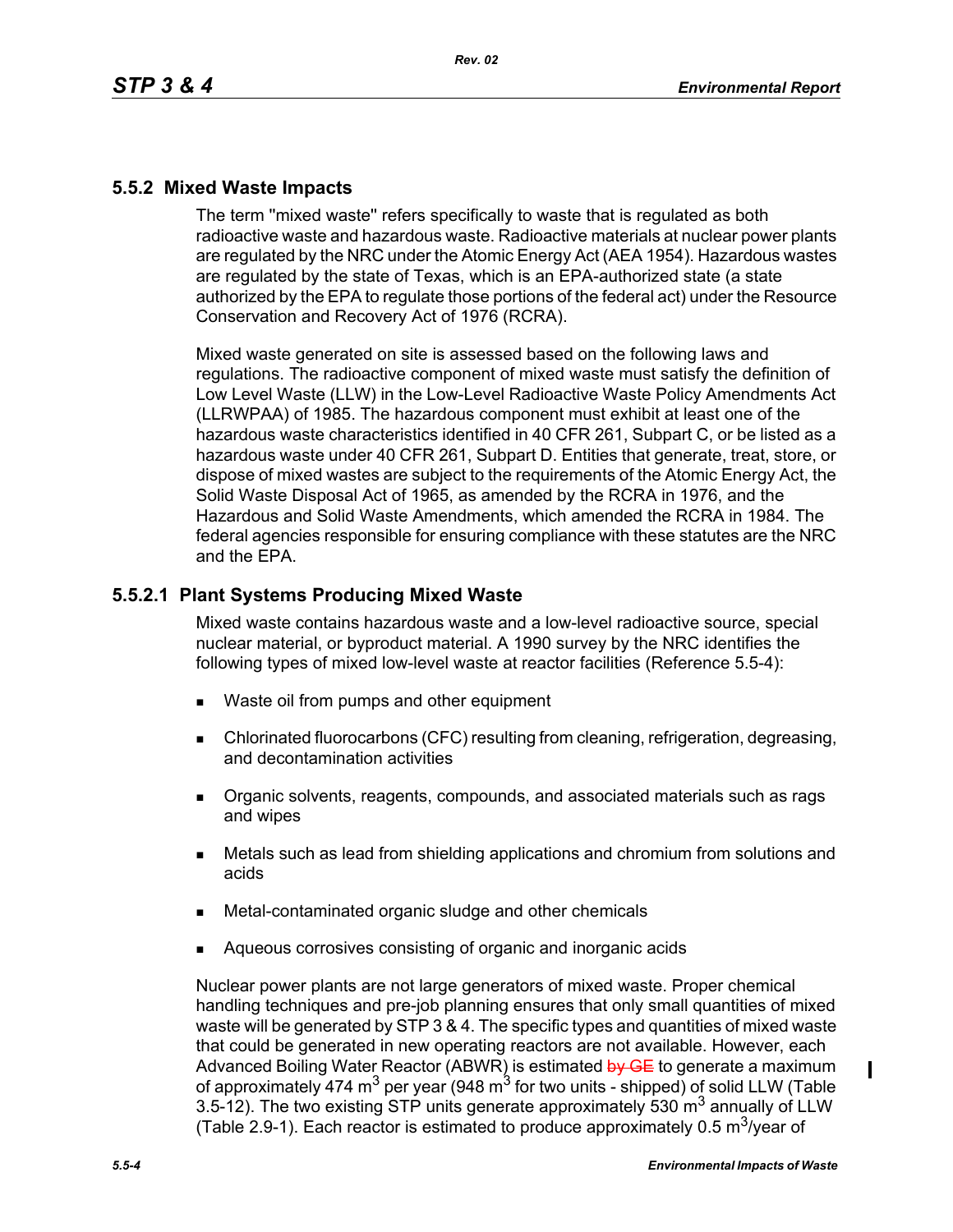mixed waste. However, the volume will more likely be zero, based on the current waste minimization practices used at the STP site which have resulted in no mixed waste generation over the past 5 years. STPNOC would manage mixed wastes generated at the new units in accordance with existing plant programs.

#### **5.5.2.2 Mixed Waste Storage and Disposal Plans**

The volume of mixed waste could be reduced or eliminated by one or more of the following treatments before disposal: decay, stabilization, neutralization, filtration, or chemical or thermal destruction by an offsite vendor.

Some small quantities of mixed waste, if generated, would be temporarily stored on site due to the lack of treatment options or disposal sites, if necessary. For this reason, impacts resulting from occupational exposure to chemical hazards and radiological doses could be higher than otherwise expected. Occupational chemical and radiological exposures could occur during the testing of mixed wastes to determine if the constituents are chemically hazardous. In those cases, appropriate hazardous chemical control and radiological control measures would be applied.

#### **5.5.2.3 Environmental Impacts**

If mixed wastes are generated, minimal environmental impacts would result from storage or shipment of the mixed wastes. In the event of a mixed waste spill, emergency operating procedures (EOPs) would be implemented to limit any onsite impacts, in accordance with the STPEGS Integrated Spill Contingency Plan, which will be updated to reflect STP 3 & 4. In the event of a spill, properly trained emergency response personnel would maintain a current facility inventory on the types of waste, volumes, locations, hazards, control measures, and precautionary measures to be taken.

Generation and temporary storage of mixed waste can expose workers to hazards associated with the chemical component(s) of the mixed waste matrix from potential leaks and spills. STPNOC will implement appropriate procedures, if it becomes necessary to store mixed wastes, temporarily, on the site. These procedures could include proper labeling of containers, installation of fire detection and suppression equipment (if required), use of fences and locked gates, availability of emergency shower and eyewash facilities, posting of hazard signs, and regular inspections.

The existing emergency procedures will limit any onsite impacts. The impacts from the treatment, storage and disposal of mixed wastes generated by the new units will be SMALL and will not warrant mitigation.

Offsite shipment, treatment, and disposal options depend on the hazard levels and radiological characteristics of the mixed waste. Because personnel performing packaging and shipping could be exposed to radiation from the mixed waste, appropriate controls would be implemented to ensure that ALARA goals are not exceeded. EPA mandates that waste storage containers in temporary storage be inspected weekly and certain aboveground portions of hazardous waste storage tanks be inspected daily. The purpose of these inspections is to detect leakage from, or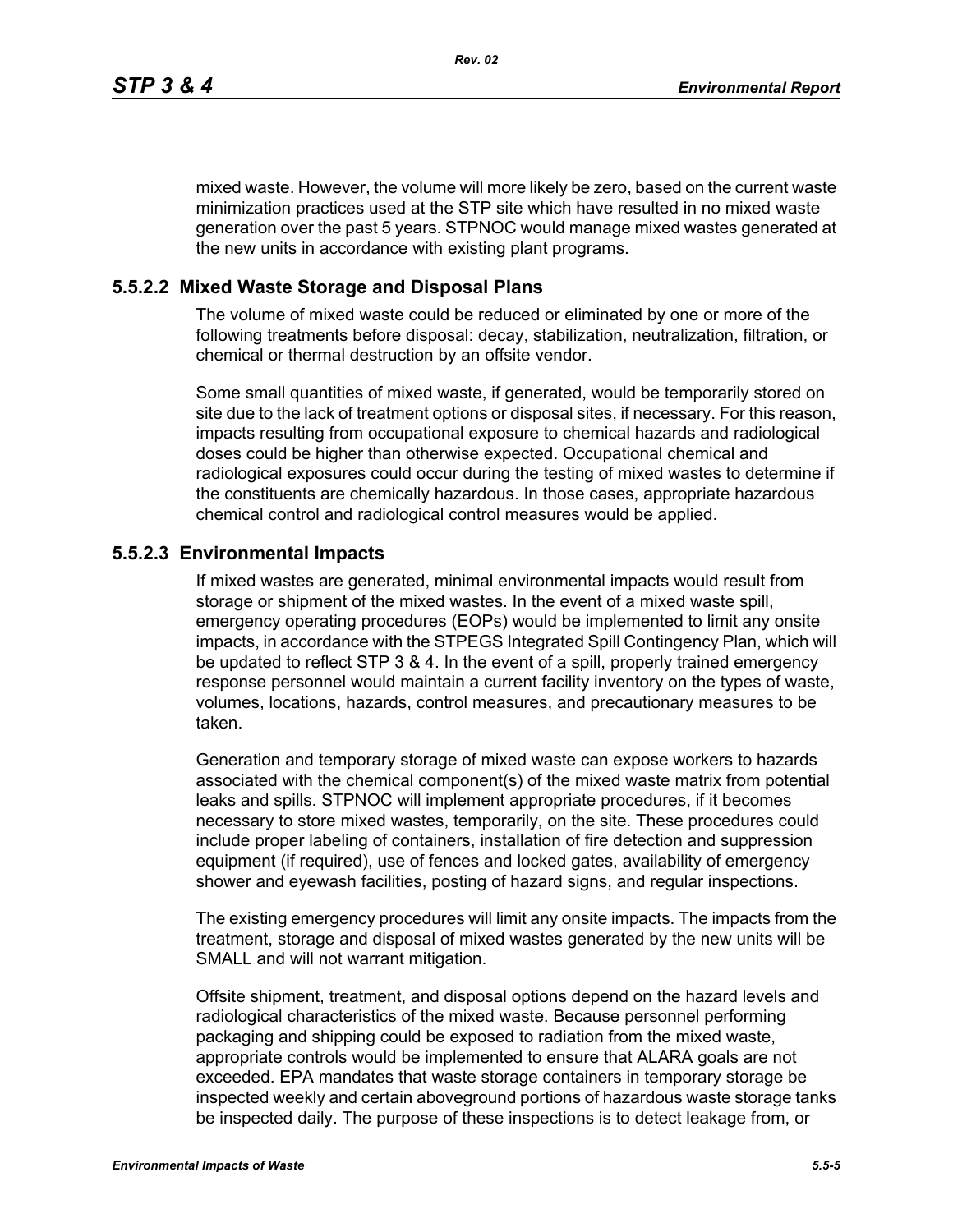deterioration of containers (40 CFR 264). Waste inspection methods could include direct visual monitoring or remote monitoring for detecting leakage or deterioration. In addition, measures would be provided to promptly locate, segregate, and manage the leaking containers to mitigate the effects of mixed waste hazards.

STP 1 & 2 has not produced any mixed wastes for several years, and it is anticipated that little to no mixed waste would be produced at STP 3 & 4. Any impacts from the treatment, storage, and disposal of mixed wastes generated by STP 3 & 4 will be SMALL and will not warrant mitigation beyond what has been described in the previous paragraphs.

#### **5.5.2.4 Waste Minimization Plan**

Primary importance would be placed on source reduction efforts to prevent pollution and to eliminate or reduce the generation of hazardous waste. Reducing the quantity, toxicity, or mobility of the hazardous waste before accumulation or disposal would be considered when prevention or recycling is not possible or practical. The existing STP site waste minimization plan currently in use at the site would be updated to apply to the new units.

#### **5.5.3 Radioactive Waste (Low Level)**

GEIt is estimatesd that two ABWRs will generate approximately 948 m3 of LLW annually, as described in Section 3.5.4. Onsite temporary storage facilities for LLW will be designed to minimize personnel exposures from waste waiting shipment. STPNOC will conform to NRC and EPA requirements and guidelines which ensure that LLW is temporarily stored in facilities that are designed and operated properly and that public health and safety and the environment are adequately protected. These requirements and guidelines include the following:

- **The amount and activity of material allowed in a storage facility and the shielding** used also should be controlled by the dose rate criteria for both the occupational exposures at the site boundary and any adjacent offsite areas. Direct radiation and effluent limits are restricted by 10 CFR Part 20 and 40 CFR Part 190. The exposure limits given in 10 CFR 20.1301 apply to unrestricted areas.
- Containers and their waste forms should be compatible to prevent significant corrosion within the container. After a period of storage, the subsequent transportation and disposal should not cause a container breach.
- Gases generated from organic materials in waste packages should be evaluated periodically with respect to container breach. After a period of storage, the subsequent transportation and disposal should not cause a container breach.
- **High-activity resins should not be stored more than one year unless they are in** containers with special vents.
- A program of at least quarterly visual inspection should be established, as necessary.